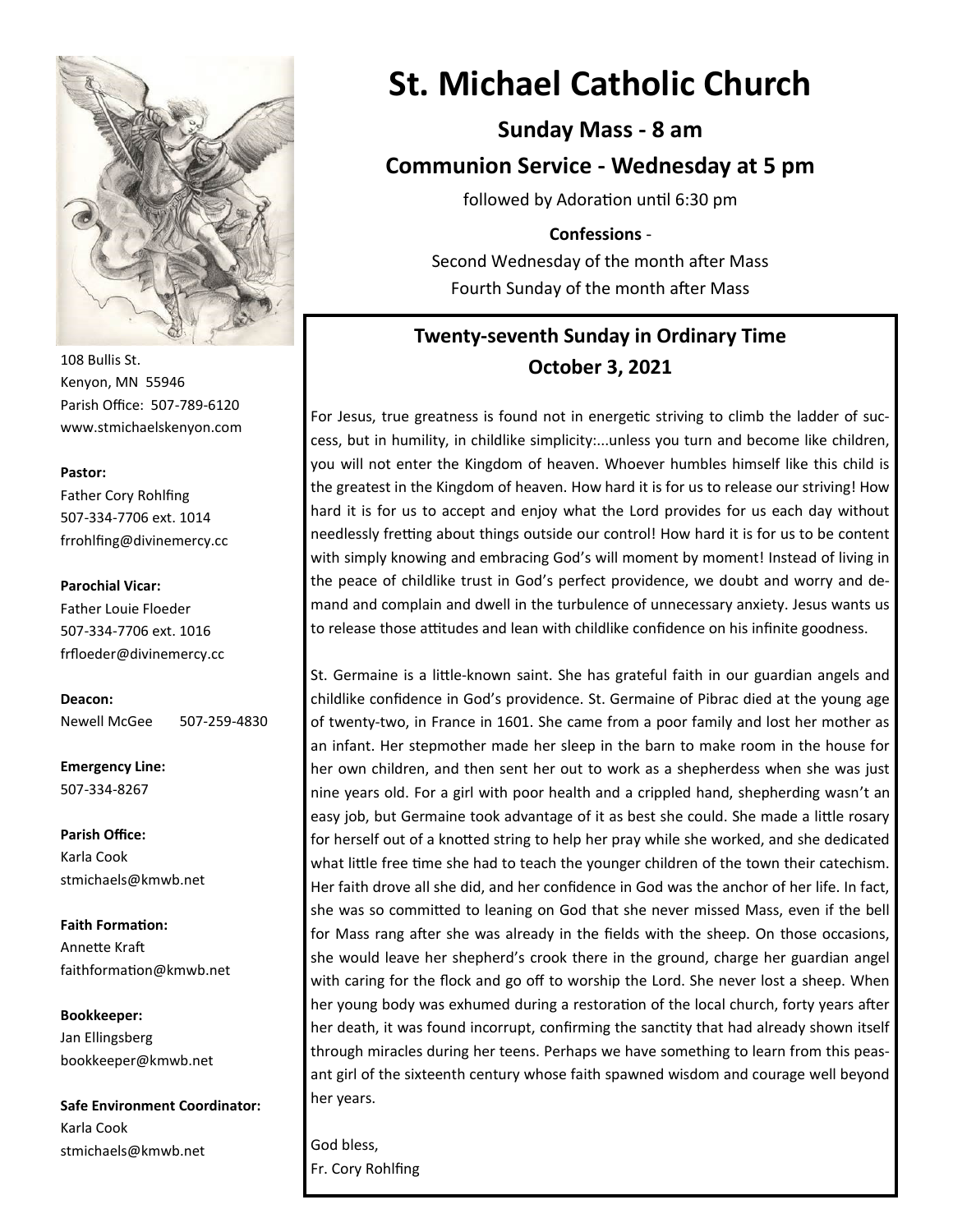Welcome to all those visiting us today. We invite everyone to continue to celebrate Mass with us at St. Michael's. Please let the parish office know if we can be of assistance to you.

### **CONTRIBUTIONS September 26, 2021** Adult Envelopes:  $\frac{1}{2}$  1275.00 Loose Plate: \$ 74.25

**Saints of the week** October 4 - St. Francis of Assisi October 6 - St. Bruno Blessed Marie-Rose Durocher October 9 - St. Denis and Companions St. John Leonardi

#### **Divine Mercy Mass schedule:**

Sunday - 8 am, 10 am, 12 pm (Spanish), 5 PM Monday - 5:30 pm Tuesday - 8:30 am Wednesday - 8:30 am IC 10:30 am IC Thursday - 8:30 am Friday - 8:30 am Saturday - 8:30 am, 4 pm

|                                                                                   | <b>LITURGICAL SCHEDULE</b>                                                                | <b>IMPORTANT UPCOMING DATES</b>                                                |
|-----------------------------------------------------------------------------------|-------------------------------------------------------------------------------------------|--------------------------------------------------------------------------------|
| October 10<br>Reader:<br>Ushers:<br>Servers:                                      | Donna Lexvold<br>Tim LaCanne & Jason Hoaglund<br>Greyson Overholt & Sebastian Timm        | October 10 - Breakfast: E-M-N-Q-V<br>October 13 - Confessions 5:30 pm          |
| October 17<br>Alan Schollmeier<br>Reader:<br>Ushers:<br>Tom Coffman & Greg Dapper |                                                                                           | October 24 - Confessions 9:00 am<br>NO Faith Formation                         |
| Servers:                                                                          | Penelope Parrish & Serenity Overholt<br>October money counters:<br>Lisa Karl & Mary Baier | October 31 - All Saint's Day Mass 8:00 am<br>November 10 - Confessions 5:30 pm |
|                                                                                   |                                                                                           | November 15 - Parish Council 7:00 pm                                           |

We pray for all our parishioners, families and friends who are in need of physical or spiritual healing, especially, Anne Haynes, Bryce Young, Sharon Hoaglund, Don Graunke, Marian Spindler, and Donna Hollund.

We pray for those in the Armed forces, especially Sergio Jr & Angela Rodriguez, Zury Hoaglund, and Zane Hoaglund.

St. Michael the Archangel, defend us in battle, be our protection against the wickedness and snares of the devil. May God rebuke him we humbly pray; and do thou, O Prince of the Heavenly host, by the power of God, cast into hell Satan and all the evil spirits who prowl about the world seeking the ruin of souls. Amen.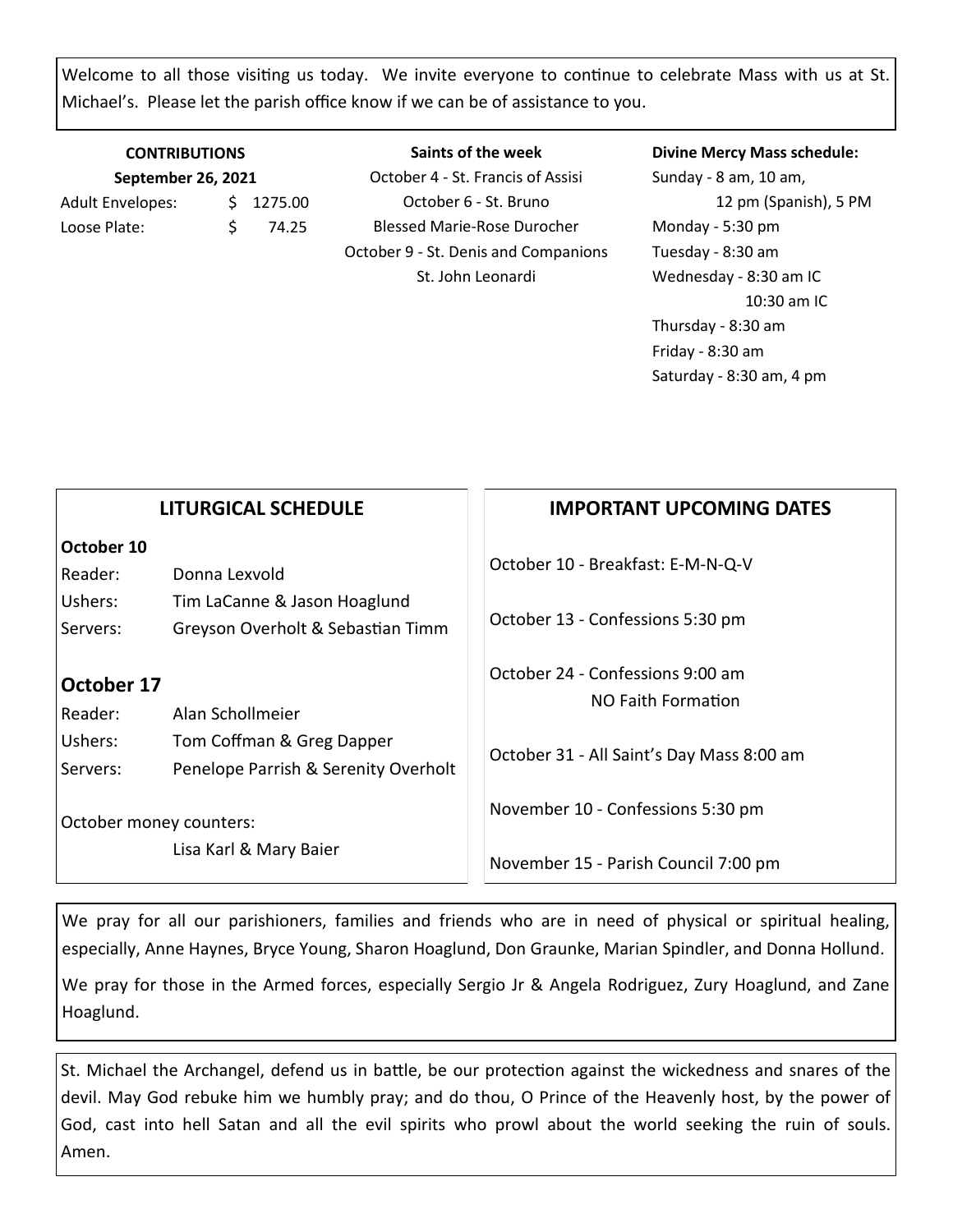

Adoration will be on Wednesday evening following the Communion Service. Please come and spend some time before the Blessed Sacrament.

# **Bingo Party - November 20th at 7 PM!**

Join us for our annual turkey bingo party on November 20th! Prizes of turkeys, hams, and cash; raffle drawing; bottle raffle; door prizes; lunch served!



Donations are needed for the turkeys and hams, pop, water, bottles for the bottle raffle, door prizes, and bars. Sign-up sheets are on the bulletin board in the atrium.

**There are also sign-up sheets for the many volunteer workers we need to make the Bingo party such a success**. Please take a look and see if there is an area that you could help at the evening of the bingo party. Thank you for your dedication to this important fundraiser!

Archbishop Hebda is asking for the continued help of all parishioners in setting the goals for the archdiocese for the next ten years. This fall small groups are meeting in every parish in the diocese. Let your voice be heard. Come to the sessions at Divine Mercy Church.



This week we will deal with forming parishes that are in the service of Evangelization: The Heart of the Gospel—"Kerygma & Forming Missionary Disciples" at Divine Mercy Catholic Church—St. Faustina Commons.



All are invited to pray the Rosary on

Saturday, October 16

at 9 am

in front of St. Michael Church.

## **YOUTH GROUP**

All youth (5th grade and up) are invited to *pumpkin carving on Wednesday, October 13 from 5-7* pm at St. Michael's. Please let us know if planning to attend by Sunday, October 10. You can call the parish office at 789-6120 or email faithformation@kmwb.net.